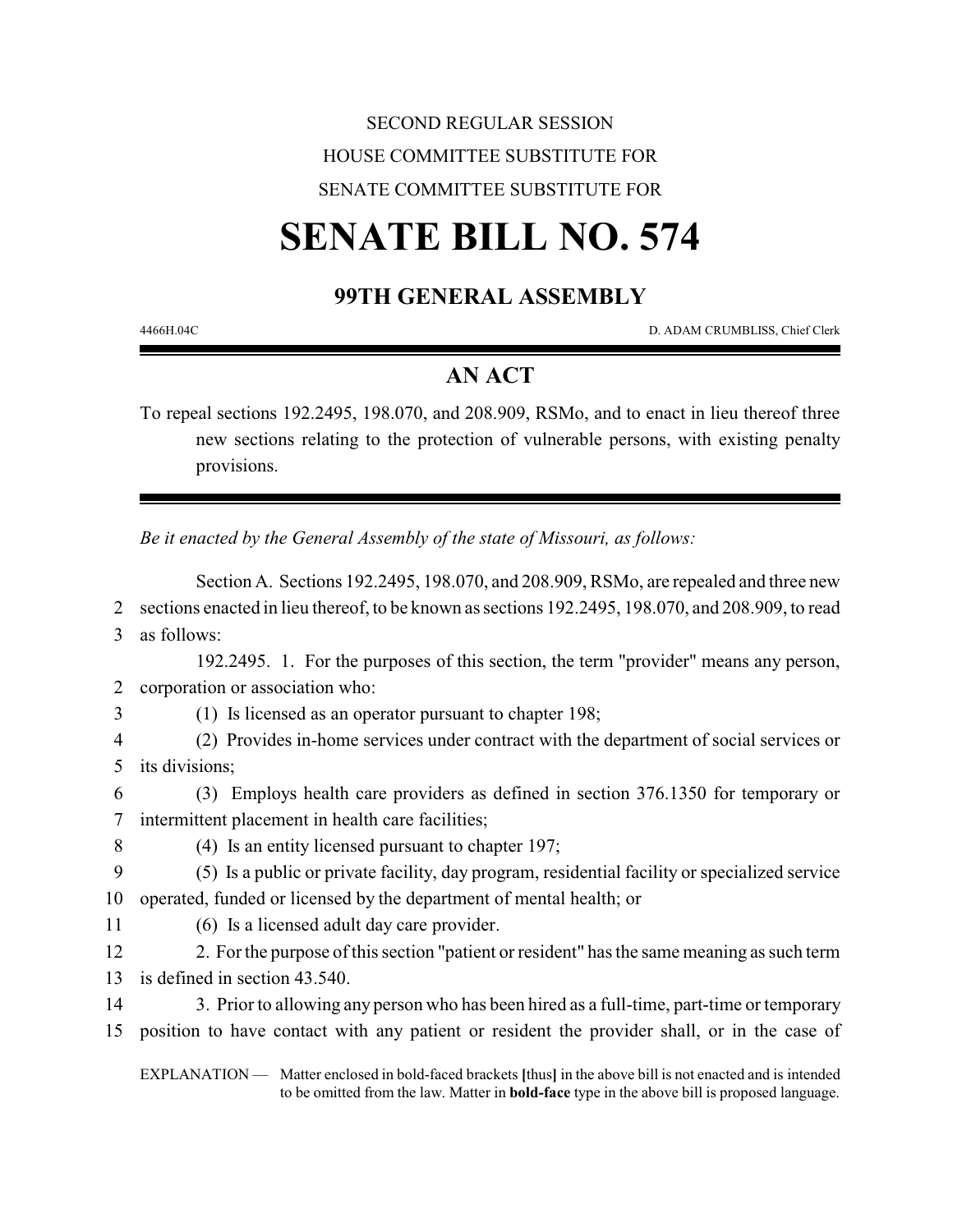temporary employees hired through or contracted for an employment agency, the employment agency shall prior to sending a temporary employee to a provider:

 (1) Request a criminal background check as provided in section 43.540. Completion of an inquiry to the highway patrol for criminal records that are available for disclosure to a provider for the purpose of conducting an employee criminal records background check shall be deemed to fulfill the provider's duty to conduct employee criminal background checks pursuant to this section; except that, completing the inquiries pursuant to this subsection shall not be construed to exempt a provider from further inquiry pursuant to common law requirements governing due diligence. If an applicant has not resided in this state for five consecutive years prior to the date of his or her application for employment, the provider shall request a nationwide check for the purpose of determining if the applicant has a prior criminal history in other states. The fingerprint cards and any required fees shall be sent to the highway patrol's central repository. The first set of fingerprints shall be used for searching the state repository of criminal history information. If no identification is made, the second set of fingerprints shall be forwarded to the Federal Bureau of Investigation, Identification Division, for the searching of the federal criminal history files. The patrol shall notify the submitting state agency of any criminal historyinformation or lack of criminal historyinformation discovered on the individual. The provisions relating to applicants for employment who have not resided in this state for five consecutive years shall apply only to persons who have no employment history with a licensed Missouri facility during that five-year period. Notwithstanding the provisions of section 610.120, all records related to any criminal history information discovered shall be accessible and available to the provider making the record request; and

 (2) Make an inquiry to the department of health and senior services whether the person is listed on the employee disqualification list as provided in section 192.2490.

 4. When the provider requests a criminal background check pursuant to section 43.540, the requesting entity may require that the applicant reimburse the provider for the cost of such record check. When a provider requests a nationwide criminal background check pursuant to subdivision (1) of subsection 3 of this section, the total cost to the provider of any background check required pursuant to this section shall not exceed five dollars which shall be paid to the state. State funding and the obligation of a provider to obtain a nationwide criminal background check shall be subject to the availability of appropriations.

 5. An applicant for a position to have contact with patients or residents of a provider shall:

 (1) Sign a consent form as required by section 43.540 so the provider may request a criminal records review;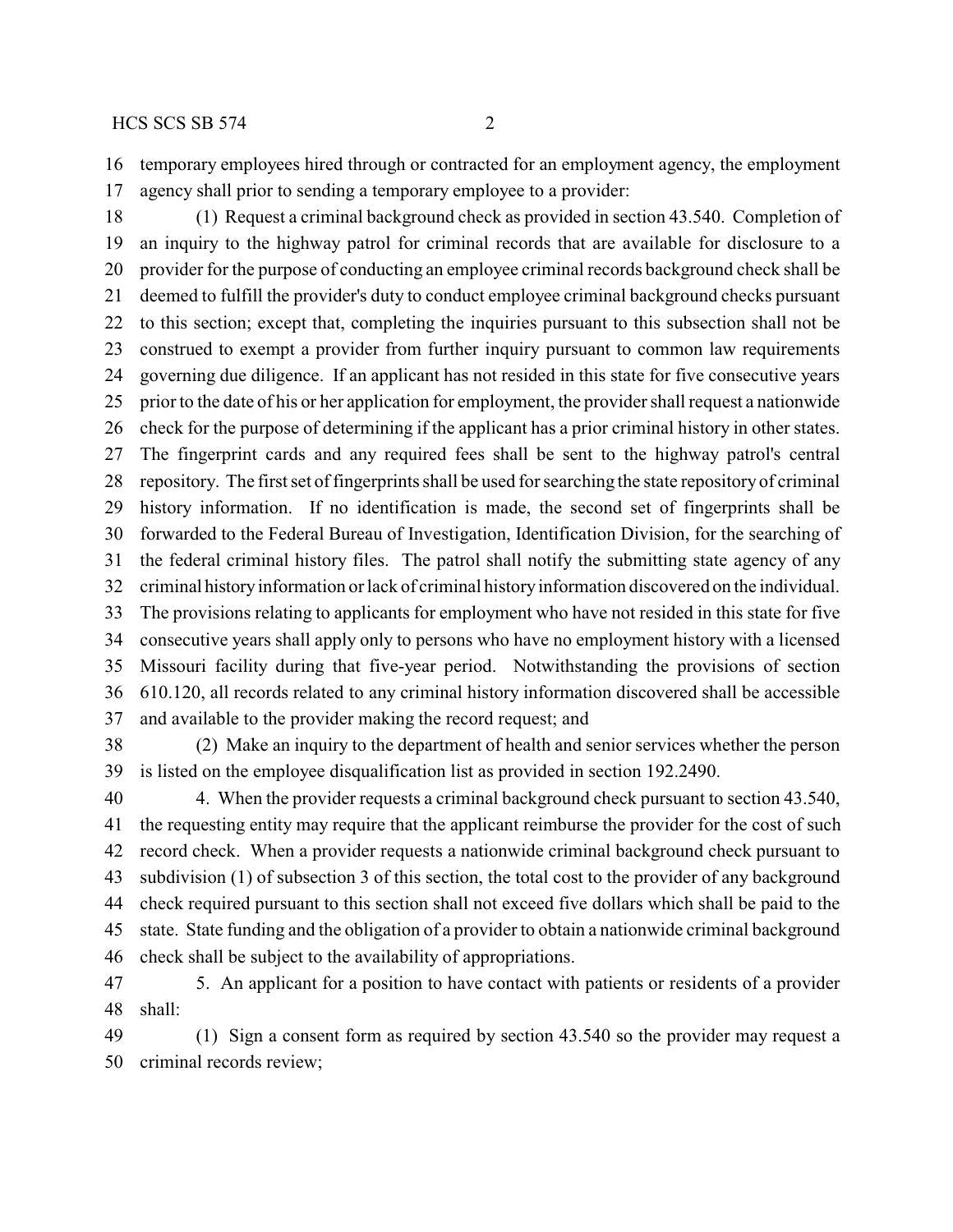(2) Disclose the applicant's criminal history. For the purposes of this subdivision "criminal history" includes any conviction or a plea of guilty to a misdemeanor or felony charge and shall include any suspended imposition of sentence, any suspended execution of sentence or any period of probation or parole;

 (3) Disclose if the applicant is listed on the employee disqualification list as provided in section 192.2490; and

 (4) Disclose if the applicant is listed on any of the background checks in the family care safety registry established under section 210.903. A provider not otherwise prohibited from employing an individual listed on such background checks may deny employment to an individual listed on any of the background checks in such registry.

 6. An applicant who knowingly fails to disclose his or her criminal history as required in subsection 5 of this section is guilty of a class A misdemeanor. A provider is guilty of a class A misdemeanor if the provider knowingly hires or retains a person to have contact with patients or residents and the person has been found guilty in this state or any other state or has been found guilty of a crime, which if committed in Missouri would be a class A or B felony violation of chapter 565, 566 or 569, or any violation of subsection 3 of section 198.070 or section 568.020. 7. Any in-home services provider agency or home health agency shall be guilty of a class

 A misdemeanor if such agencyknowinglyemploys a person to provide in-home services or home health services to any in-home services client or home health patient and such person either refuses to register with the family care safety registry or **[**is listed on any of the background check lists in the family care safety registry pursuant to sections 210.900 to 210.937**] if such person:**

**(1) Has any of the disqualifying factors listed in subsection 6 of this section;**

 **(2) Has been found guilty of or pleaded guilty or nolo contendere to any felony offense under chapter 195 or 579;**

 **(3) Has been found guilty of or pleaded guilty or nolo contendere to any felony offense under section 568.045, 568.050, 568.060, 568.175, 570.023, 570.025, 570.030, 570.040 as it existed prior to January 1, 2017, 570.090, 570.145, 570.223, 575.230, or 576.080;**

 **(4) Has been found guilty of or pleaded guilty or nolo contendere to a violation of section 577.010 or 577.012 and who is alleged and found by the court to be an aggravated or chronic offender under section 577.023;**

 **(5) Has been found guilty of or pleaded guilty or nolo contendere to any offense requiring registration under section 589.400;**

 **(6) Is listed on the department of health and senior services employee disqualification list under section 192.2490;**

 **(7) Is listed on the department of mental health employee disqualification registry under section 630.170; or**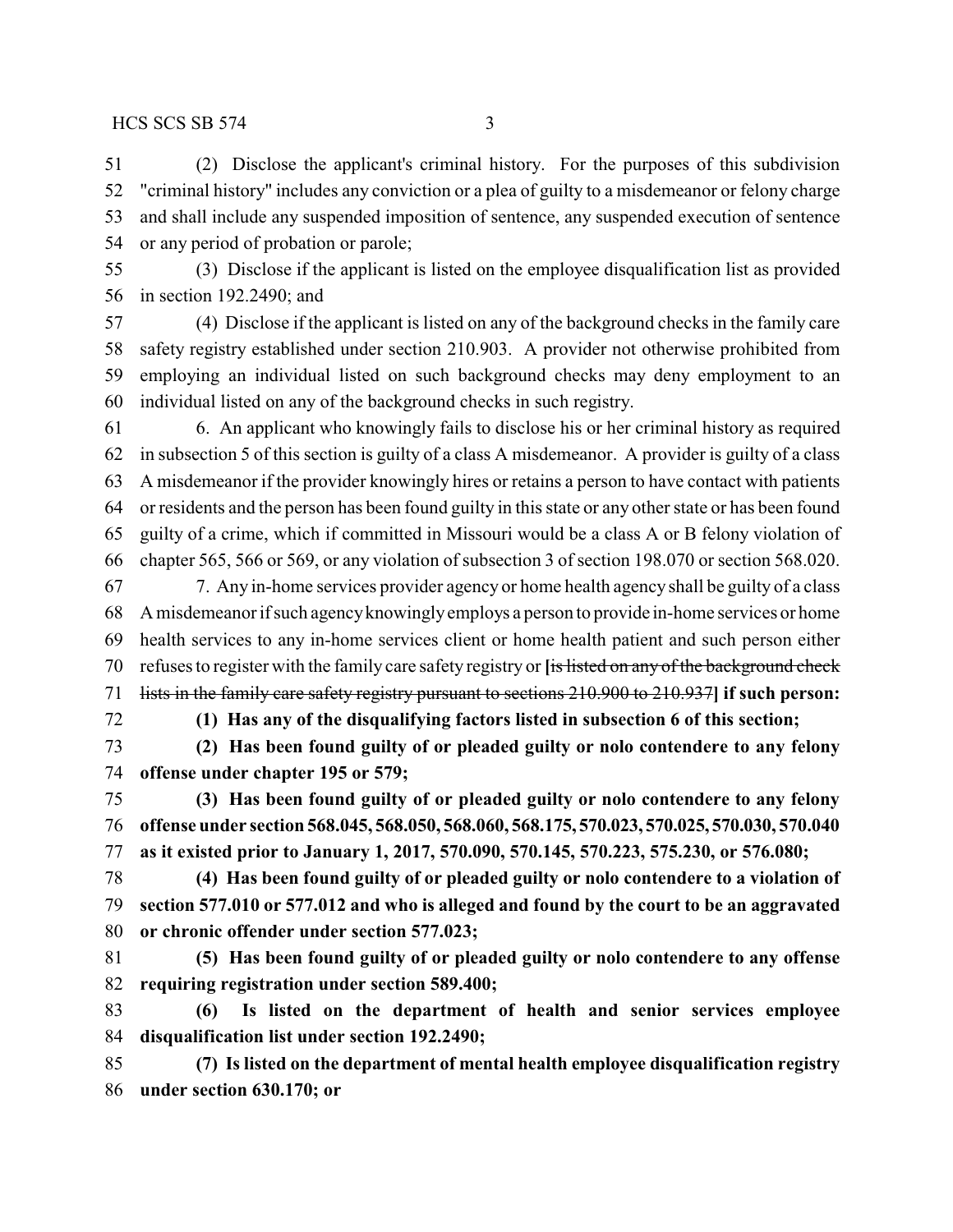#### $HCS$  SCS SB 574 4

### **(8) Has a finding on the child abuse and neglect registry under sections 210.109 to 210.183**.

 8. The highway patrol shall examine whether protocols can be developed to allow a provider to request a statewide fingerprint criminal records review check through local law enforcement agencies.

 9. A provider may use a private investigatory agency rather than the highway patrol to do a criminal history records review check, and alternatively, the applicant pays the private investigatory agency such fees as the provider and such agency shall agree.

 10. Except for the hiring restriction based on the department of health and senior services employee disqualification list established pursuant to section 192.2490, the department of health and senior services shall promulgate rules and regulations to waive the hiring restrictions pursuant to this section for good cause. For purposes of this section, "good cause" means the department has made a determination by examining the employee's prior work history and other relevant factors that such employee does not present a risk to the health or safety of residents.

198.070. 1. When any adult day care worker; chiropractor; Christian Science practitioner; coroner; dentist; embalmer; employee of the departments of social services, mental health, or health and senior services; employee of a local area agency on aging or an organized area agency on aging program; funeral director; home health agency or home health agency employee; hospital and clinic personnel engaged in examination, care, or treatment of persons; in-home services owner, provider, operator, or employee; law enforcement officer; long-term care facility administrator or employee; medical examiner; medical resident or intern; mental health professional; minister; nurse; nurse practitioner; optometrist; other health practitioner; peace officer; pharmacist; physical therapist; physician; physician's assistant; podiatrist; probation or parole officer; psychologist; social worker; or other person with the care of a person sixty years of age or older or an eligible adult**, as defined in section 192.2400,** has reasonable cause to believe that a resident of a facility has been abused or neglected, he or she shall immediately report or cause a report to be made to the department.

 2. **(1)** The report shall contain the name and address of the facility, the name of the resident, information regarding the nature of the abuse or neglect, the name of the complainant, and any other information which might be helpful in an investigation.

 **(2) In the event of suspected sexual assault of the resident, in addition to the report to be made to the department, a report shall be made to the appropriate local law enforcement agency in accordance with federal law under the provisions of 42 U.S.C. Section 1320b-25.**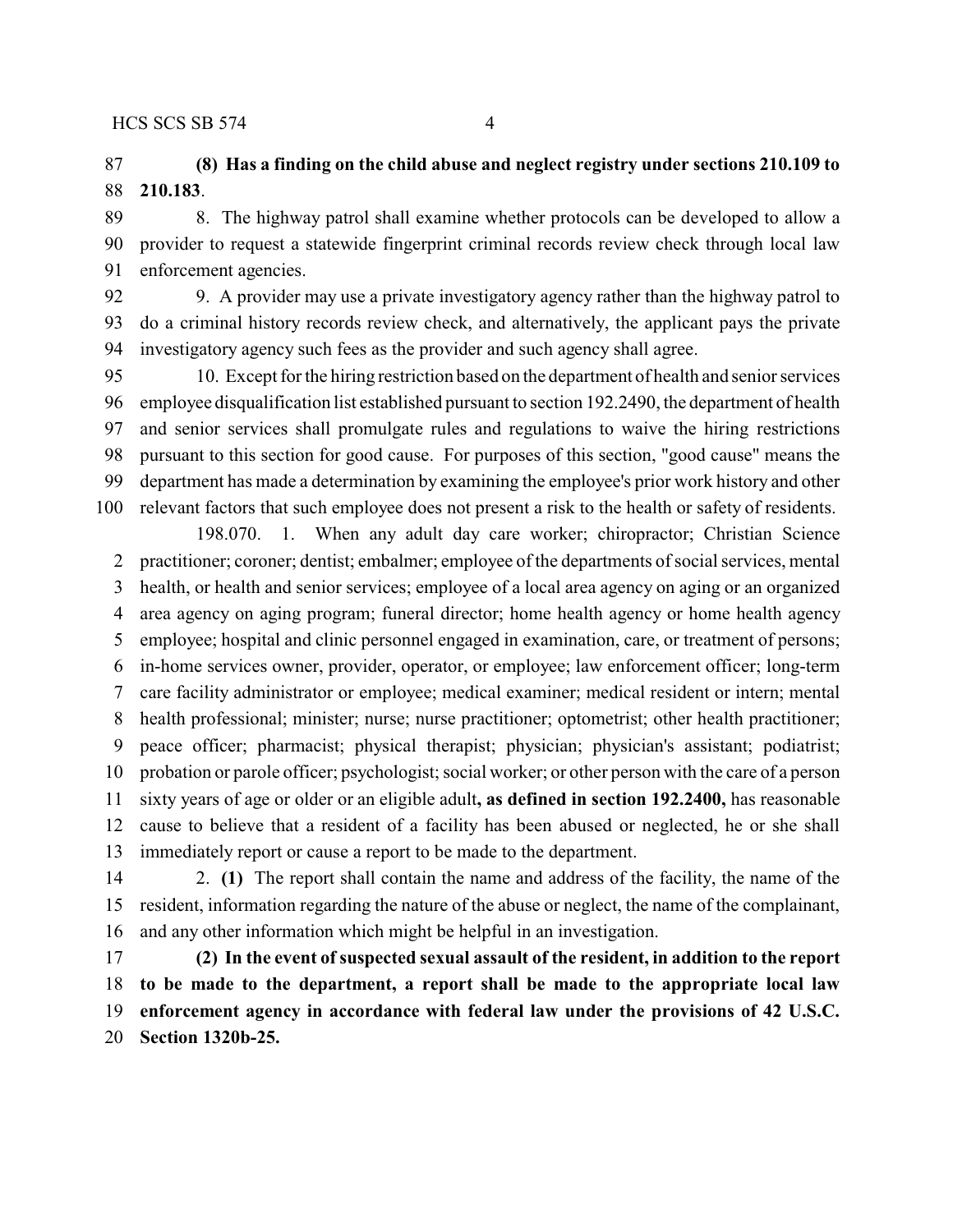#### $HCS$  SCS SB 574 5

 3. Any person required in subsection 1 of this section to report or cause a report to be made to the department who knowingly fails to make a report within a reasonable time after the act of abuse or neglect as required in this subsection is guilty of a class A misdemeanor.

 4. In addition to the penalties imposed by this section, any administrator who knowingly conceals any act of abuse or neglect resulting in death or serious physical injury, as defined in section 556.061, is guilty of a class E felony.

 5. In addition to those persons required to report pursuant to subsection 1 of this section, any other person having reasonable cause to believe that a resident has been abused or neglected may report such information to the department.

 6. Upon receipt of a report, the department shall initiate an investigation within twenty-four hours and, as soon as possible during the course of the investigation, shall notify the resident's next of kin or responsible party of the report and the investigation and further notify them whether the report was substantiated or unsubstantiated unless such person is the alleged perpetrator of the abuse or neglect. As provided in section 192.2425, substantiated reports of elder abuse shall be promptly reported by the department to the appropriate law enforcement agency and prosecutor.

 7. If the investigation indicates possible abuse or neglect of a resident, the investigator shall refer the complaint together with the investigator's report to the department director or the director's designee for appropriate action. If, during the investigation or at its completion, the department has reasonable cause to believe that immediate removal is necessary to protect the resident from abuse or neglect, the department or the local prosecuting attorney may, or the attorney general upon request of the department shall, file a petition for temporary care and protection of the resident in a circuit court of competent jurisdiction. The circuit court in which the petition is filed shall have equitable jurisdiction to issue an ex parte order granting the department authority for the temporary care and protection of the resident, for a period not to exceed thirty days.

8. Reports shall be confidential, as provided pursuant to section 192.2500.

 9. Anyone, except any person who has abused or neglected a resident in a facility, who makes a report pursuant to this section or who testifies in any administrative or judicial proceeding arising from the report shall be immune from any civil or criminal liability for making such a report or for testifying except for liability for perjury, unless such person acted negligently, recklessly, in bad faith or with malicious purpose. It is a crime under section 565.189 for any person to knowingly file a false report of elder abuse or neglect.

 10. Within five working days after a report required to be made pursuant to this section is received, the person making the report shall be notified in writing of its receipt and of the initiation of the investigation.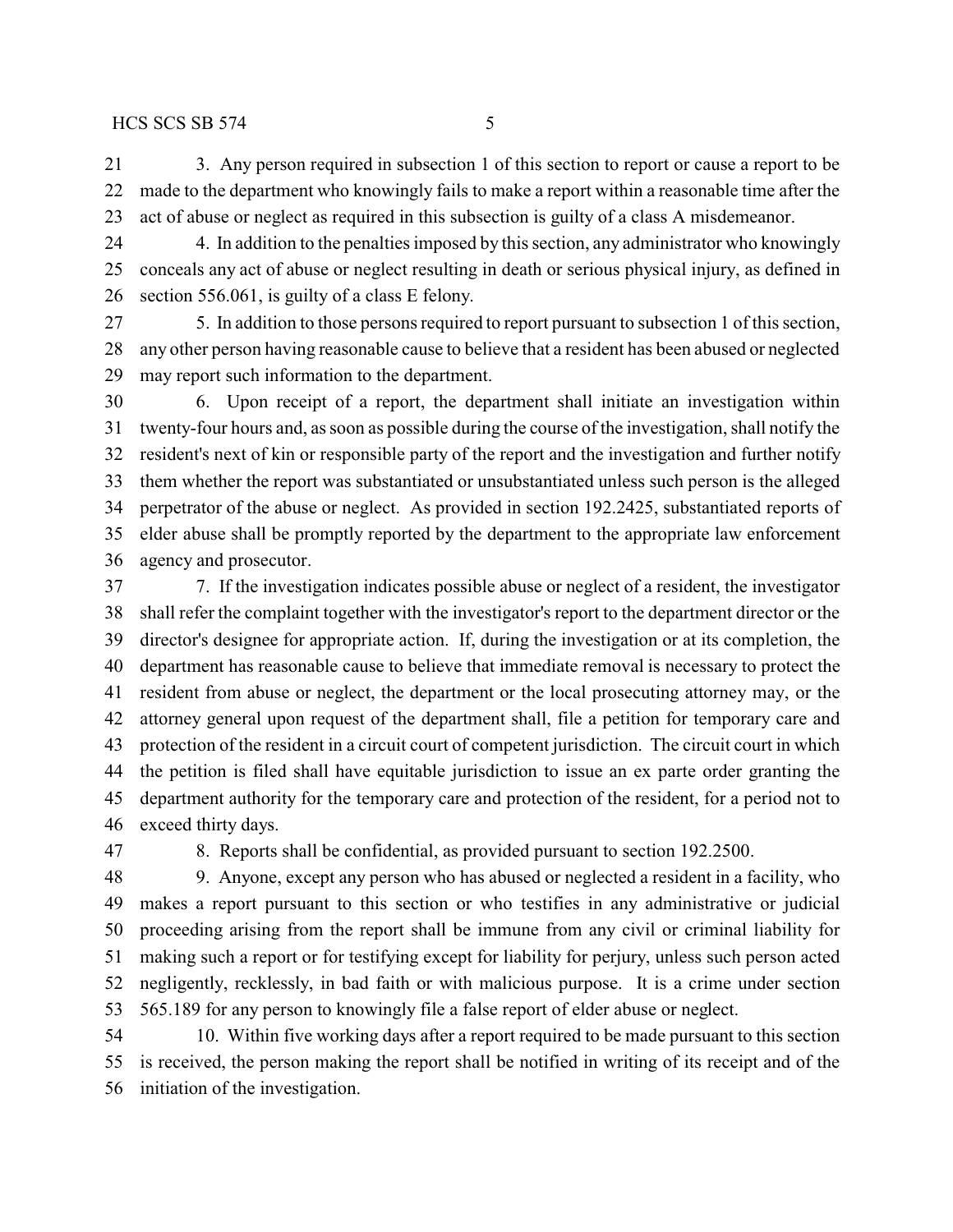11. No person who directs or exercises any authority in a facility shall evict, harass, dismiss or retaliate against a resident or employee because such resident or employee or any member of such resident's or employee's family has made a report of any violation or suspected violation of laws, ordinances or regulations applying to the facility which the resident, the resident's family or an employee has reasonable cause to believe has been committed or has occurred. Through the existing department information and referral telephone contact line, residents, their families and employees of a facilityshall be able to obtain information about their rights, protections and options in cases of eviction, harassment, dismissal or retaliation due to a report being made pursuant to this section.

 12. Any person who abuses or neglects a resident of a facility is subject to criminal prosecution under section 565.184.

 13. The department shall maintain the employee disqualification list and place on the employee disqualification list the names of any persons who are or have been employed in any facility and who have been finally determined by the department pursuant to section 192.2490 to have knowingly or recklessly abused or neglected a resident. For purposes of this section only, "knowingly" and "recklessly" shall have the meanings that are ascribed to them in this section. A person acts "knowingly" with respect to the person's conduct when a reasonable person should be aware of the result caused by his or her conduct. A person acts "recklessly" when the person consciously disregards a substantial and unjustifiable risk that the person's conduct will result in serious physical injury and such disregard constitutes a gross deviation from the standard of care that a reasonable person would exercise in the situation.

 14. The timely self-reporting of incidents to the central registry by a facility shall continue to be investigated in accordance with department policy, and shall not be counted or reported by the department as a hot-line call but rather a self-reported incident. If the self-reported incident results in a regulatory violation, such incident shall be reported as a substantiated report.

208.909. 1. Consumers receiving personal care assistance services shall be responsible

for:

(1) Supervising their personal care attendant;

(2) Verifying wages to be paid to the personal care attendant;

 (3) Preparing and submitting time sheets, signed by both the consumer and personal care attendant, to the vendor on a biweekly basis;

 (4) Promptly notifying the department within ten days of any changes in circumstances affecting the personal care assistance services plan or in the consumer's place of residence;

 (5) Reporting any problems resulting from the quality of services rendered by the personal care attendant to the vendor. If the consumer is unable to resolve any problems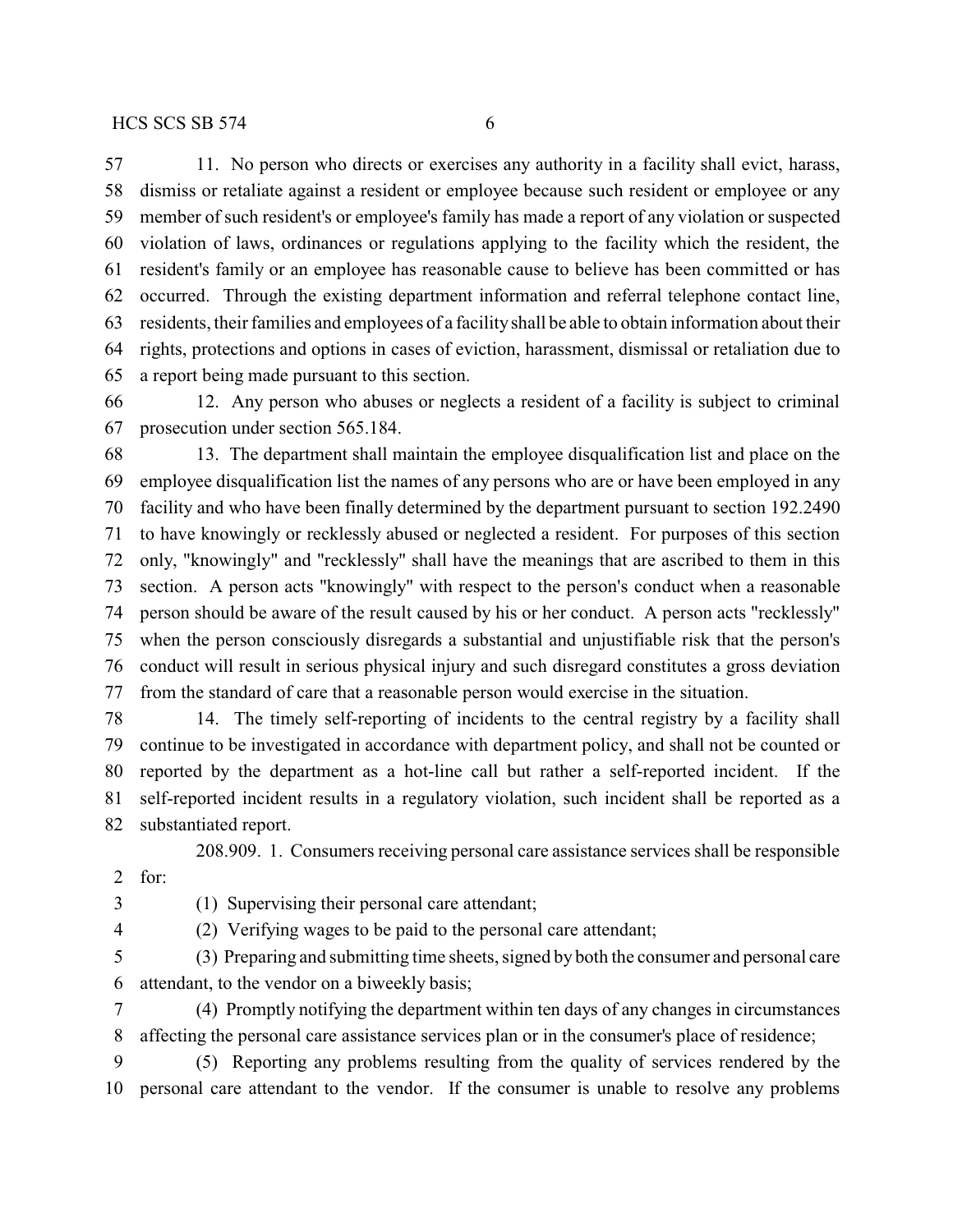$HCS$  SCS SB 574 7

- 
- resulting from the quality of service rendered by the personal care attendant with the vendor, the
- consumer shall report the situation to the department; and
- (6) Providing the vendor with all necessaryinformation to complete required paperwork for establishing the employer identification number.
- 
- 2. Participating vendors shall be responsible for:
- (1) Collecting time sheets or reviewing reports of delivered services and certifying the accuracy thereof;
- (2) The Medicaid reimbursement process, including the filing of claims and reporting data to the department as required by rule;
- (3) Transmitting the individual payment directly to the personal care attendant on behalf of the consumer;
- 
- (4) Monitoring the performance of the personal care assistance services plan.
- 3. No state or federal financial assistance shall be authorized or expended to pay for services provided to a consumer under sections 208.900 to 208.927, if the primary benefit of the services is to the household unit, or is a household task that the members of the consumer's household may reasonably be expected to share or do for one another when they live in the same household, unless such service is above and beyond typical activities household members may reasonably provide for another household member without a disability.
- 4. No state or federal financial assistance shall be authorized or expended to pay for personal care assistance services provided by a personal care attendant who **[**is listed on any of the background check lists in the family care safety registry under sections 210.900 to 210.937**] has not undergone the background screening process under section 192.2495. If the personal care attendant has a disqualifying finding under section 192.2495, no state or federal assistance shall be made**, unless a good cause waiver is first obtained from the department in accordance with section 192.2495.
- 5. (1) All vendors shall, by July 1, 2015, have, maintain, and use a telephone tracking system for the purpose of reporting and verifying the delivery of consumer-directed services as authorized by the department of health and senior services or its designee. Use of such a system prior to July 1, 2015, shall be voluntary. The telephone tracking system shall be used to process payroll for employees and for submitting claims for reimbursement to the MO HealthNet division. At a minimum, the telephone tracking system shall:
- 
- (a) Record the exact date services are delivered;
- 
- (b) Record the exact time the services begin and exact time the services end;
- (c) Verify the telephone number from which the services are registered;
- (d) Verify that the number from which the call is placed is a telephone number unique to the client;